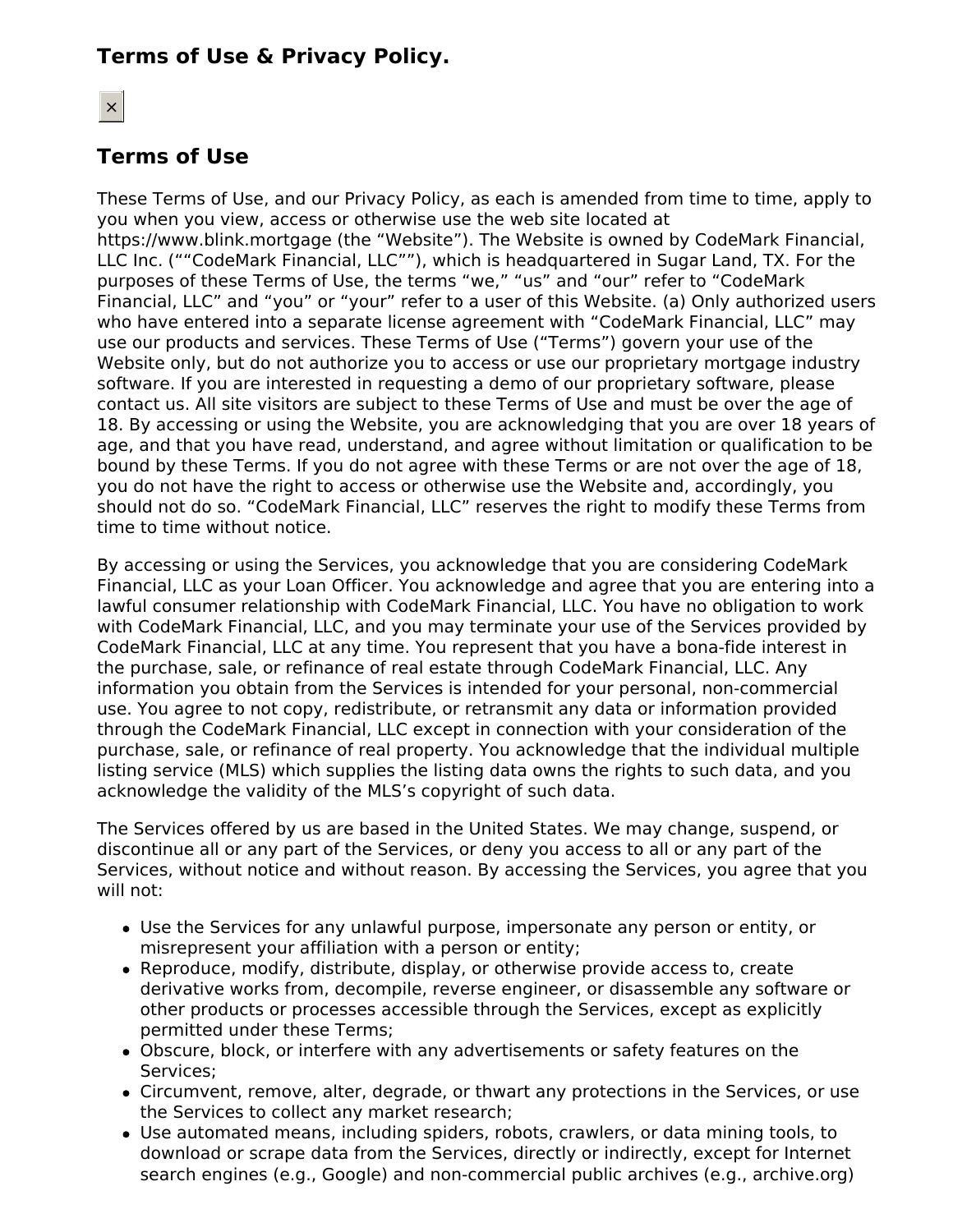that comply with our robots.txt file;

- Take any action that imposes or may impose (in our discretion) an unreasonable load on our technical infrastructure; or
- Interfere with the proper operation of the Services through the use of any virus, device, information collection or transmission mechanism, software or routine, or access or attempt to gain access to any data, files, or passwords related to the Services through hacking, password or data mining, or any other means.

# **Eligibility**

You must be at least 18 years of age to use the Services. By agreeing to these Terms, you represent and warrant that:

- You are at least 18 years of age.
- You have not previously been suspended or removed from use of the Services.
- Your registration and your use of the Services is in compliance with all applicable laws and regulations.

# **Accounts and Passwords**

To access some features of the Services, you may be required to register for an account. When you register for an account, you may be required to provide us with some information about yourself, such as an email address or other contact information. You agree that the information you provide is accurate and that you will keep it accurate and up to date at all times. You are responsible for maintaining the confidentiality of your usernames and passwords associated with your account and the Services. You must notify us immediately of any unauthorized use of your account. You may be liable for losses or damages incurred by us or any other user of the Services due to someone else using your username, ID, password, or other information which provides access to the Services. We are not liable for any loss or damage you may incur as a result of your failure to comply with these requirements.

By registering as a user on the Services, you expressly authorize CodeMark Financial, LLC to access certain third-party websites and accounts on your behalf, to retrieve personal information and other information about you for any legitimate business purpose, subject to applicable law and our Privacy Policy. You agree that we may collect and use technical and usage data and related information about your computer or mobile device, date and time of Services access, system and software, and peripherals to facilitate the provision of product support and other services to you. You grant permission to us to use this information to improve products, to provide services or technologies to you, and to provide advertising content, including working with third parties who provide targeted advertising content. Features of the Services may request access to information contained or generated in your computer or mobile device, including location services. If you deny access to these functions, the Services may not work as designed. For more information on how we collect, use, transfer, store and share your online data and personal information, and how you can manage your online privacy choices, please see our Privacy Policy

# **Security**

You are prohibited from violating or attempting to violate the security of the Services, including, without limitation:

- Accessing data not intended for your viewing or logging into a server or account which you are not authorized to access
- Attempting to probe, scan, or test the vulnerability of a system or network or to breach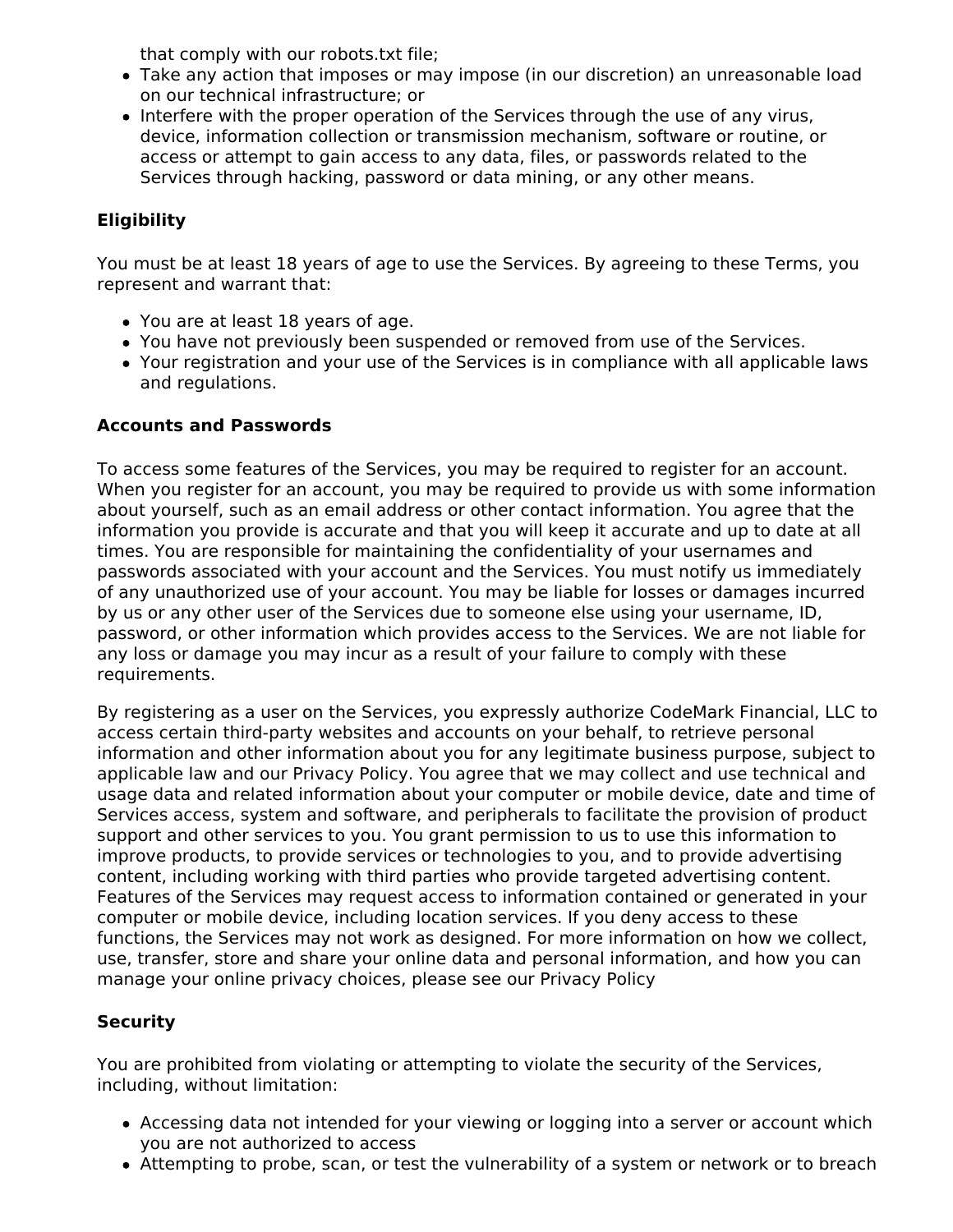security or authentication measures without proper authorization

Attempting to interfere with service to any user, host, or network.

Violations of system or network security may result in civil or criminal liability. CodeMark Financial, LLC will investigate occurrences that may involve such violations and may involve, and cooperate with, law enforcement authorities in prosecuting users who are involved in such violations.

# **Software**

You are granted a non-exclusive, non-sublicensable, non-transferable, personal, limited license to use the software and related functionality embedded in the Services (collectively, "Software"). Certain Software that CodeMark Financial, LLC uses to provide the Services has been licensed from third parties (each, a "Third Party Licensor") that are not affiliated with CodeMark Financial, LLC. Your limited right to use the Software is revocable in the discretion of CodeMark Financial, LLC and its Third-Party Licensors. You agree to download and install all Software updates for the Services promptly once they are available to you. CodeMark Financial, LLC and its Third-Party Licensors have no obligation to correct any bugs, defects or errors in the Services or Software, or to otherwise support, maintain, improve, modify, upgrade, update, or enhance the Services or Software.

# **Information Subject to Change**

Although CodeMark Financial, LLC has tried to provide accurate and timely information, the content of the Services may not be accurate, complete and/or current and may include typographical errors or technical inaccuracies. The information and materials contained in the Services are subject to change at any time without notice. CodeMark Financial, LLC may change the products, services and other information identified on the Services at any time. Applicable terms, conditions, and eligibility requirements are subject to change and not all Services are available in all geographic areas. The information published on the Services is provided as a convenience to our visitors and is for informational purposes only. You should verify all information before relying on it and any decisions which you may make based upon the information contained on the Services shall be at your sole risk and responsibility. Your eligibility for particular Services is subject to final approval, determination, and acceptance by CodeMark Financial, LLC in its sole and absolute discretion, notwithstanding your visit to and/or use of the Services.

## **Links**

The Services may contain links and may enable you to post content to third party websites that are not owned or controlled by CodeMark Financial, LLC. We are not affiliated with, have no control over, and assume no responsibility for the content, privacy policies, or practices of any third-party websites. You: (i) are solely responsible and liable for your use of and linking to third party websites and any content that you may send or post to a thirdparty website, and (ii) expressly release CodeMark Financial, LLC from any and all liability arising from your use of any third-party website. Accordingly, we encourage you to read the terms and conditions and privacy policy of each third-party website that you may choose to visit, link to, or post content on. Any advice, opinions, or recommendations provided by third party websites are those of the third-party website providers and not of CodeMark Financial, LLC. Your participation in any linked third-party website, including payment for and the delivery of goods or services, is based solely on the agreement, if any, between you and the third-party website provider.

## **Telecommunications Providers**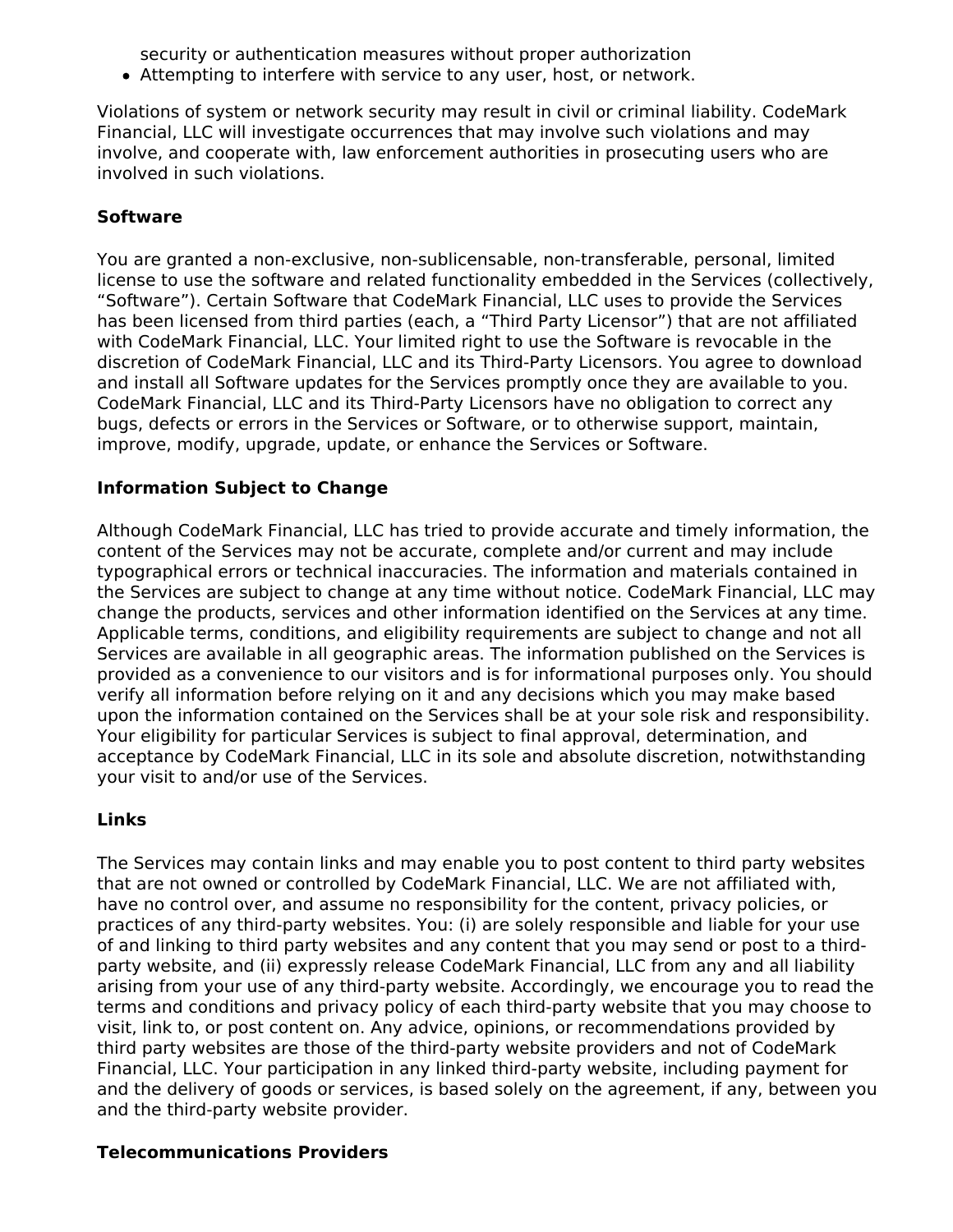You agree that when you use the Services, you will remain subject to the terms and conditions of all of your existing agreements with us, our affiliates and/or any unaffiliated service providers and your internet service provider and mobile service carrier or provider, and that these Terms do not amend or supersede any of those agreements. You understand that those agreements may provide for fees, limitations and restrictions which might impact your use of the Services (for example, your mobile service carrier or provider may impose data usage or text message charges for your use of or interaction with the CodeMark Financial, LLC Apps), and you agree to be solely responsible for all such fees, limitations, and restrictions. You agree that only your mobile service carrier or internet service provider is responsible for its products and services. Accordingly, you agree to resolve any problems with your carrier or provider directly with your carrier or provider without involving us.

# **Intellectual Property**

CodeMark Financial, LLC and the other trademarks, logos, and service marks displayed on the Services are our trademarks or those of our affiliates and/or other respective third-party owners. Under no circumstances may you alter, modify, or change these trademarks. You are prohibited from using these trademarks for any purpose without written permission. All rights, title, and interest in the Services and any content contained herein are the exclusive property of CodeMark Financial, LLC, except as otherwise stated.

The information contained on the Services, including but not limited to text, graphics, and images (other than certain images licensed from third parties) and their arrangement, are copyright ©2016-2021 by CodeMark Financial, LLC. and/or its affiliates and subsidiaries. All rights reserved.

You are authorized to view the information available on the Services for your informational purposes only. If you download any information from the Services for your personal reference, you shall not obscure any copyright, trademark, or other notices, and you acknowledge and agree that you do not acquire any ownership rights by downloading copyrighted material. You may not copy, republish, redistribute, transmit, participate in the transmission of, create derivatives of, alter, edit, or exploit in any manner any material including by storage on retrieval systems, without the express written permission of CodeMark Financial, LLC. Deliberate misuse of the Services is expressly prohibited, and CodeMark Financial, LLC reserves the right to terminate your access to the Services at any time for any reason and to advise the legal authorities of any misuse of the Services, including, without limitation, hacking and the introduction of viruses or other malware.

## **Digital Millennium Copyright Act - Notice of Claims of Copyright Infringement & Related Issues (17 USC § 512 et seq.)**

We respect the intellectual property rights of others. Anyone who believes their work has been reproduced in a way that constitutes copyright infringement may notify our agent by providing the following information:

- Identification of the copyrighted work that you claim has been infringed, or, if multiple copyrighted works at a single online site are covered by a single notification, a representative list of such works at the site
- Identification of the material that you claim is infringing and needs to be removed, including a description of where it is located so that the copyright agent can locate it
- Your address, telephone number, and, if available, e-mail address, so that the copyright agent may contact you about your complaint
- A signed statement that the above information is accurate; that you have a good faith belief that the identified use of the material is not authorized by the copyright owner,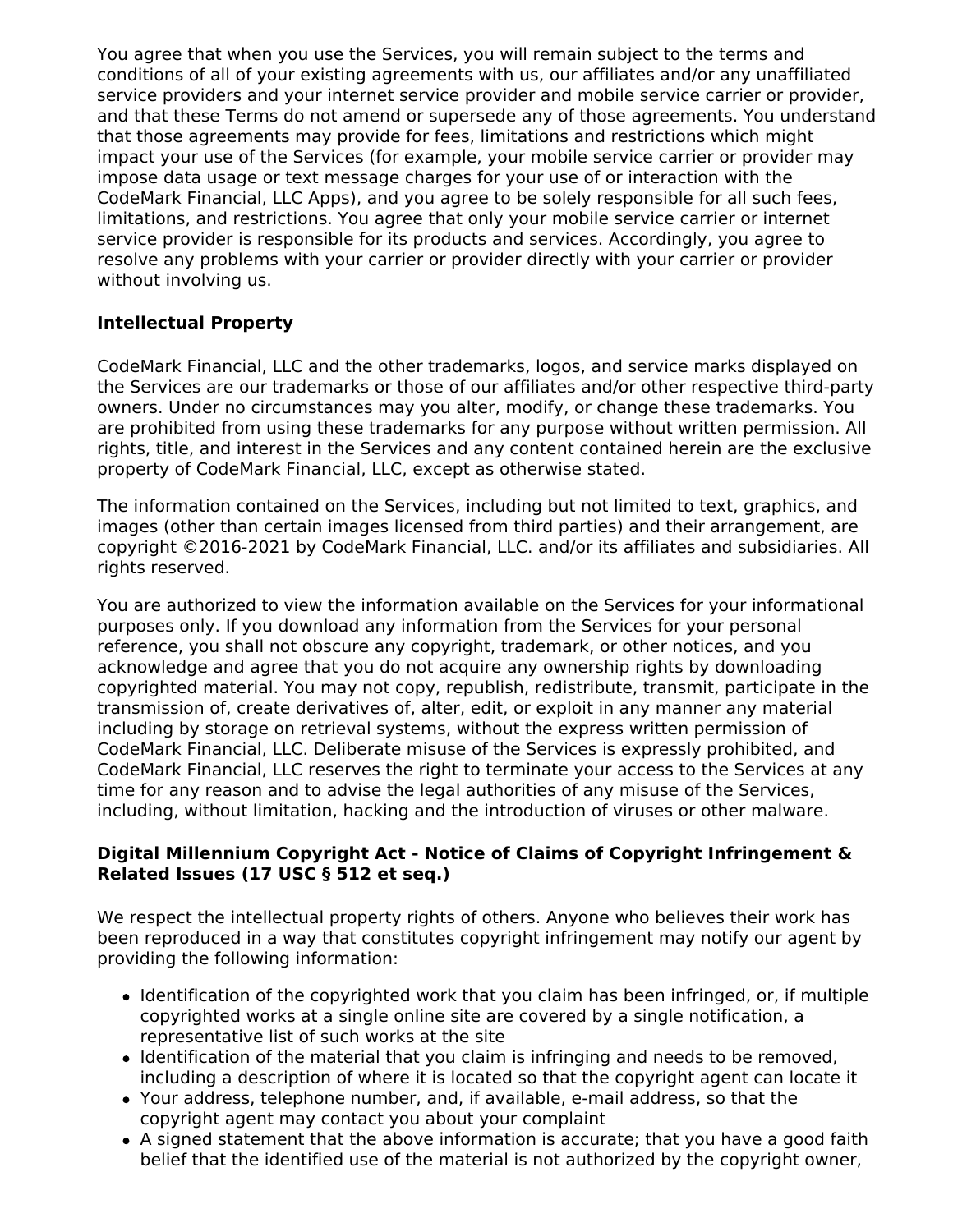its agent, or the law; and, under penalty of perjury, that you are the copyright owner or are authorized to act on the copyright owner's behalf in this situation

Upon obtaining such knowledge we will act expeditiously to remove, or disable access to, the material. Please be aware that there are substantial penalties for false claims.

If a notice of copyright infringement has been wrongly filed against you, you may submit a counter notification to our agent. A valid counter notification is a written communication that incorporates the following elements:

- A physical or electronic signature of the poster
- Identification of the material that has been removed or to which access has been disabled and the location at which the material appeared before it was removed or access to it was disabled
- A statement under penalty of perjury that you have a good faith belief that the material was removed or disabled as a result of mistake or misidentification
- Your name, address, and telephone number; a statement that you consent to the jurisdiction of federal district court for the judicial district in which your address is located, or if your address is outside of the U.S., for any judicial district in which the service provider may be found; and that you will accept service of process from the complainant

## **Communications**

By your use of the Services, you also expressly consent to receiving servicing, collection, marketing and other calls and messages (including auto-dialed and pre-recorded message calls), SMS messages (including text messages), faxes, letters, and emails from us, our affiliates, marketing partners, agents, and others communicating at their request or on their behalf, via any telephone numbers (including any cellular telephone numbers), mailing addresses, or email addresses, or by using any other information that you have provided or may provide in the future. Your cellular or mobile telephone provider may charge you according to the type of plan you carry. Your consent will be effective regardless of any registration with any state or federal Do Not Call list or other comparable list or registry. Your consent for auto-dialed and prerecorded calls shall remain in effect until you revoke it. Your consent to these calls may be revoked by informing the telemarketing representative or by any other reasonable method that ensures we receive the revocation. Your consent to telemarketing calls is not a condition of obtaining the Services.

By submitting any comment, complaint, suggestion, improvement, idea, testimonial or other communication (each, a "Submission") to CodeMark Financial, LLC through the Services or any other method, you acknowledge and agree that any and all Submissions, and all rights therein, become the sole and exclusive property of CodeMark Financial, LLC including any future rights, regardless of any subsequent modification or deletion of the provisions in the Terms. You acknowledge and agree that you irrevocably disclaim any right in the Submission and that the right to use, publish, display, commercially exploit, and create derivative ideas based on the Submission belong exclusively to CodeMark Financial, LLC with no compensation, notice, credit, or other obligation being due or owed to you or anyone else.

You also consent to the recording and monitoring, for quality assurance, training, risk management, collection or other purposes, of any calls or other communications that you place with or send to us (or our agents, representatives, affiliates, third parties or anyone contacting on our behalf) or that we (or our agents, representatives, affiliates, third parties or anyone contacting on our behalf) place to or send to you.

Please note that messages you send CodeMark Financial, LLC by email may not be secure.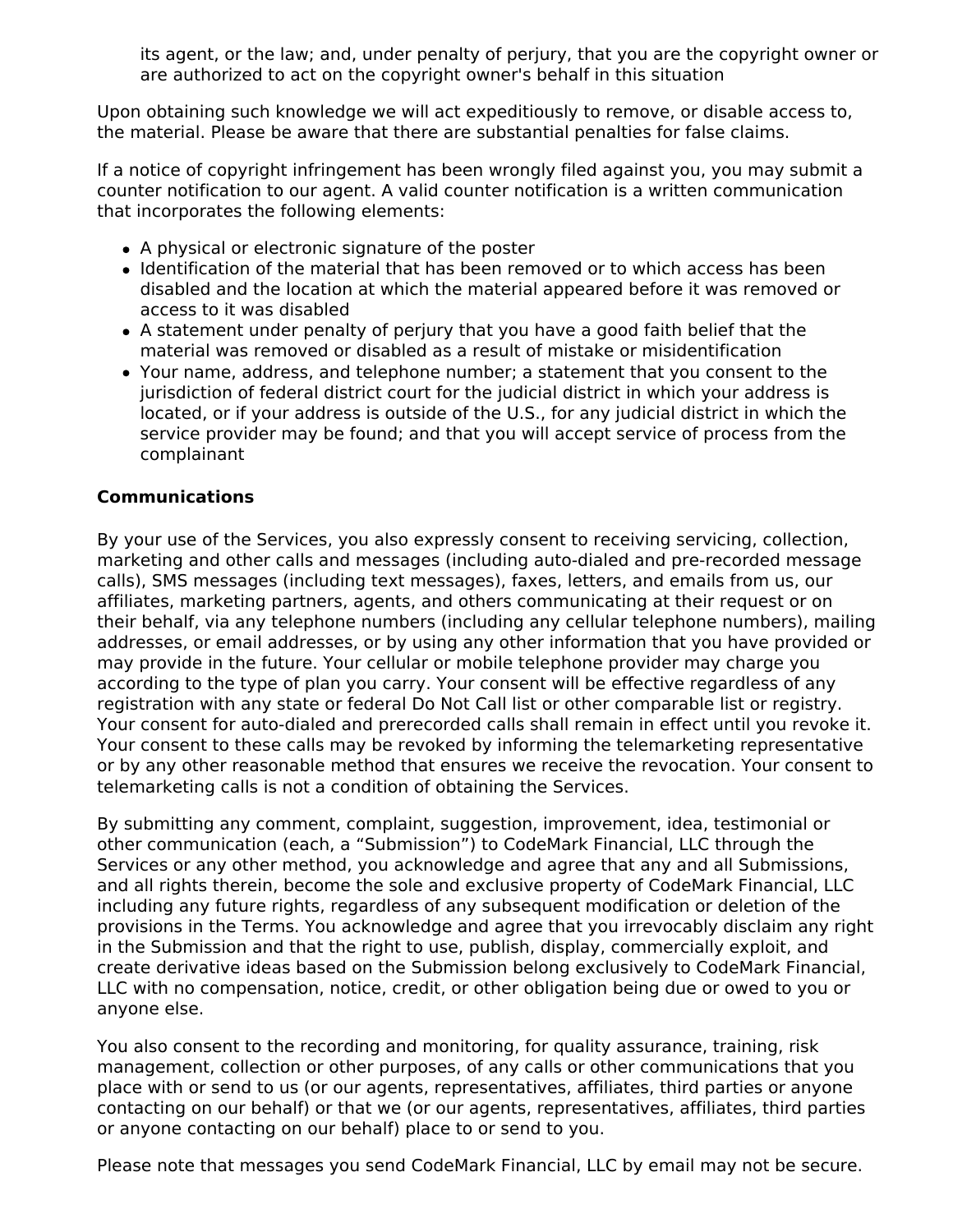CodeMark Financial, LLC recommends that you do not send any confidential information to CodeMark Financial, LLC by email. If you choose to send confidential information to CodeMark Financial, LLC via email, you accept all risk that such information may be intercepted by a third party

## **PRIVACY POLICY**

In addition to these Terms, you use of and access to the Website is also subject to our Privacy Policy, which is incorporated by reference herein. Our Privacy Policy contains additional terms relating to our potential collection, use and disclosure of your personal information as a site visitor. You agree that you have read, agreed to and understand CodeMark Financial, LLC's complete Privacy Policy.

# **DISCLAIMER OF WARRANTY, LIMITATION OF LIABILITY AND INDEMNIFICATION**

(a) No Warranty. THE WEBSITE MAY CONTAIN ERRORS AND DEFECTS OR MAY SUFFER INTERMITTENT DOWNTIME AND IS PROVIDED "AS IS", "AS-AVAILABLE", WITH ALL FAULTS AND WITHOUT WARRANTIES OF ANY KIND. TO THE FULLEST EXTENT PERMITTED BY LAW, "CodeMark Financial, LLC", AND ITS OFFICERS, DIRECTORS, EMPLOYEES AND AGENTS (COLLECTIVELY REFERRED TO AS " "CodeMark Financial, LLC"" FOR THE PURPOSES OF THIS SECTION) HEREBY DISCLAIM ALL WARRANTIES AND CONDITIONS WITH RESPECT TO THE WEBSITE, EITHER EXPRESS, IMPLIED OR STATUTORY, INCLUDING, BUT NOT LIMITED TO, THE IMPLIED WARRANTIES AND/OR CONDITIONS OF MERCHANTABILITY, SATISFACTORY QUALITY, FITNESS FOR A PARTICULAR PURPOSE, NON-INFRINGEMENT OF THIRD PARTY RIGHTS, THAT THE WEBSITE WILL BE UNINTERRUPTED, VIRUS-FREE OR ERROR FREE, THAT THE WEBSITE AND OUR SERVERS ARE SECURE, OR AS TO THE ACCURACY, RELIABILITY, QUALITY OR CONTENT OF ANY INFORMATION, SERVICE OR PRODUCT PROVIDED ON OR THROUGH THE WEBSITE, AS WELL AS ANY WARRANTIES THAT MAY ARISE FROM COURSE OF DEALING, COURSE OF PERFORMANCE OR USAGE OF TRADE; PROVIDED THAT THIS SECTION SHALL NOT OPERATE TO EXCLUDE OR DISCLAIM THOSE WARRANTIES WHICH ARE INCAPABLE OF EXCLUSION, RESTRICTION OR MODIFICATION UNDER THE LAWS APPLICABLE TO THESE TERMS OF USE. USE OF THE WEBSITE IS AT YOUR OWN RISK. YOU ASSUME FULL RESPONSIBILITY AND RISK OF LOSS RESULTING FROM YOUR DOWNLOADING AND/OR USE OF ANY INFORMATION, CONTENT OR SERVICES ACCESSED THROUGH OR OBTAINED BY MEANS OF THE WEBSITE. (b) Limitation of Liability. "CodeMark Financial, LLC" SHALL NOT BE LIABLE TO YOU FOR PERSONAL INJURY, OR ANY DIRECT, INDIRECT, INCIDENTAL, CONSEQUENTIAL, SPECIAL, EXEMPLARY, PUNITIVE OR OTHER DAMAGES (INCLUDING WITHOUT LIMITATION DAMAGES FOR LOSS OR INTERRUPTION OF BUSINESS, LOSS OF DATA, LOSS OF GOODWILL OR LOST PROFITS), UNDER ANY THEORY OF LIABILITY, INCLUDING WITHOUT LIMITATION CONTRACT, NEGLIGENCE, STRICT LIABILITY OR OTHER THEORY ARISING OUT OF OR RELATING IN ANY WAY TO THESE TERMS OF USE, EVEN IF "CodeMark Financial, LLC" HAS BEEN ADVISED OF THE RISK OF SUCH DAMAGES. Because some states or jurisdictions do not allow certain exclusions or limitations of liability, in such states or jurisdictions the above limitations and exclusions may not apply to you. In such states or jurisdictions, CodeMark Financial, LLC's liability is limited to the extent permitted by law, thereby minimizing CodeMark Financial, LLC's liability to you to the lowest amount permitted by applicable law. (c) Indemnification. You agree to defend, indemnify and hold CodeMark Financial, LLC harmless from and against any liability, loss, damages or costs, including reasonable attorneys' fees, resulting from any third party claim, action, or demand based on or arising out of: (i) your use of or access to the Website or products or services hosted thereon; (ii) your violation of any third party proprietary or other rights; (iii) your breach of these Terms of Use; or (iv) your use of software robots, spiders, crawlers, or similar data gathering and extraction tools, or any other action you take that imposes an unreasonable burden or load on CodeMark Financial, LLC's infrastructure. You shall not settle any such claim, action, or demand unless such settlement completely and forever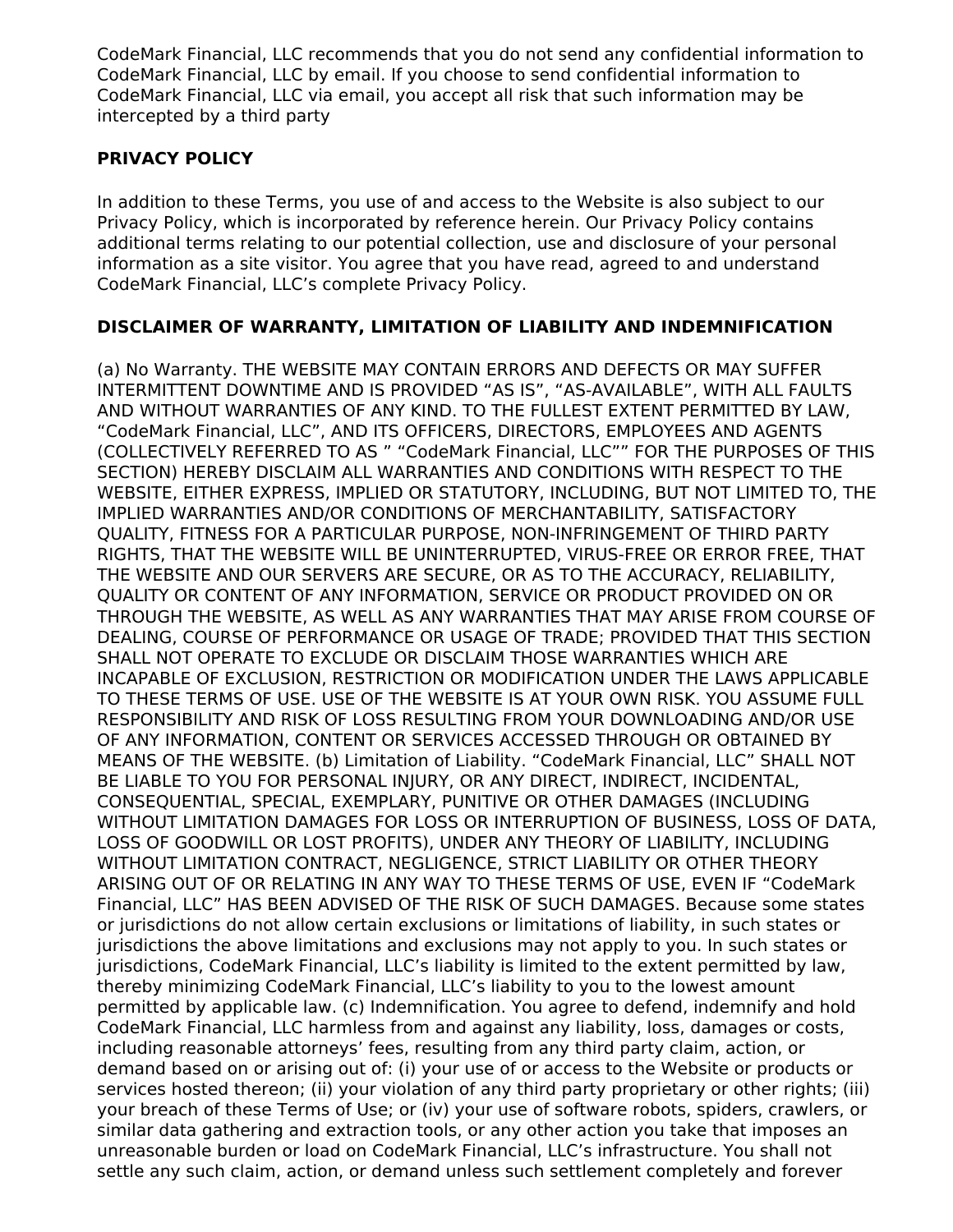releases CodeMark Financial, LLC from all liability with respect to such claim or unless "CodeMark Financial, LLC" consents to such settlement in writing (which consent shall not be unreasonably withheld).

## **GOVERNING LAW; DISPUTE RESOLUTION**

(a) Dispute Resolution. You and "CodeMark Financial, LLC" agree that we will first attempt to resolve any legal or equitable claim relating to these Terms of Use (referred to as "Claim") informally. Accordingly, neither of us may start a formal proceeding (except for Claims involving any violation of the federal trademark or copyright laws, or for injunctive relief) for at least thirty (30) days after one of us notifies the other of a Claim in writing. CodeMark Financial, LLC will use commercially reasonable efforts to send its written notice by first class mail, return receipt requested, or national overnight courier to your billing address, if available, with a copy via email to your email address. If "CodeMark Financial, LLC" does not have a contact method for you or cannot obtain one with reasonable commercial efforts, you acknowledge and agree that CodeMark Financial, LLC may pursue Claims against you as a "John Doe" defendant and employ legal processes to obtain your identity. You will send your written notice by first class mail, return receipt requested, or national overnight courier to "CodeMark Financial, LLC", Inc., 77 Sugar Creek Center Boulevard Suite 600, Sugar Land, TX 77478. If we cannot resolve a Claim informally, you and "CodeMark Financial, LLC" each agree to submit to personal jurisdiction in Sugar Land, TX and agree that any and all Claims either of us asserts shall be exclusively brought in the appropriate state or federal court in Sugar Land, TX, provided that neither you nor CodeMark Financial, LLC shall be precluded from filing a Claim in small claims court for disputes within the small claims court jurisdictional level. (b) Governing Law and Attorney's Fees. This Agreement is governed in all respects by the substantive laws of the State of TX, without regard to its conflict of law rules, and of the United States of America. The UN Convention on Contracts for the International Sale of Goods is expressly disclaimed. The Website is intended for and directed to residents of the United States and all information, advertising and claims contained on the Website are valid in and applicable only to the United States. If any action at law or in equity is necessary to enforce these Terms, the prevailing party shall be entitled to reimbursement from the other party for its expenses and reasonable attorneys' fees associated with the action, in addition to any other relief to which such prevailing party may be entitled.

## **Consent to Electronic Transactions and Disclosures**

Because you are using the Internet on the Services, it is necessary for you to consent to transact business with us online and electronically. As part of doing business with us and for all our Services, we also need you to consent to our giving you certain disclosures electronically, either via the Services or to the email address you provide to us. By agreeing to these Terms, you agree to receive electronically all documents, communications, notices, contracts, and agreements—arising from or relating to you—regarding any Services you may request or receive or your use of the Services (each, a "Disclosure").

**Scope of Electronic Consent**. Our consent is applicable to receive Disclosures and to transact business electronically. Our agreement to do so applies to any transactions to which such Disclosures relate between you and CodeMark Financial, LLC. Your consent will remain in effect as long as you are a user of the Services and, if you are no longer a user of the Services, will continue until such a time as all Disclosures relevant to transactions that occurred while you were a user have been made.

**Consenting to Do Business Electronically.** Before you decide to do business electronically with CodeMark Financial, LLC, you should consider whether you have the required hardware and software capabilities described below.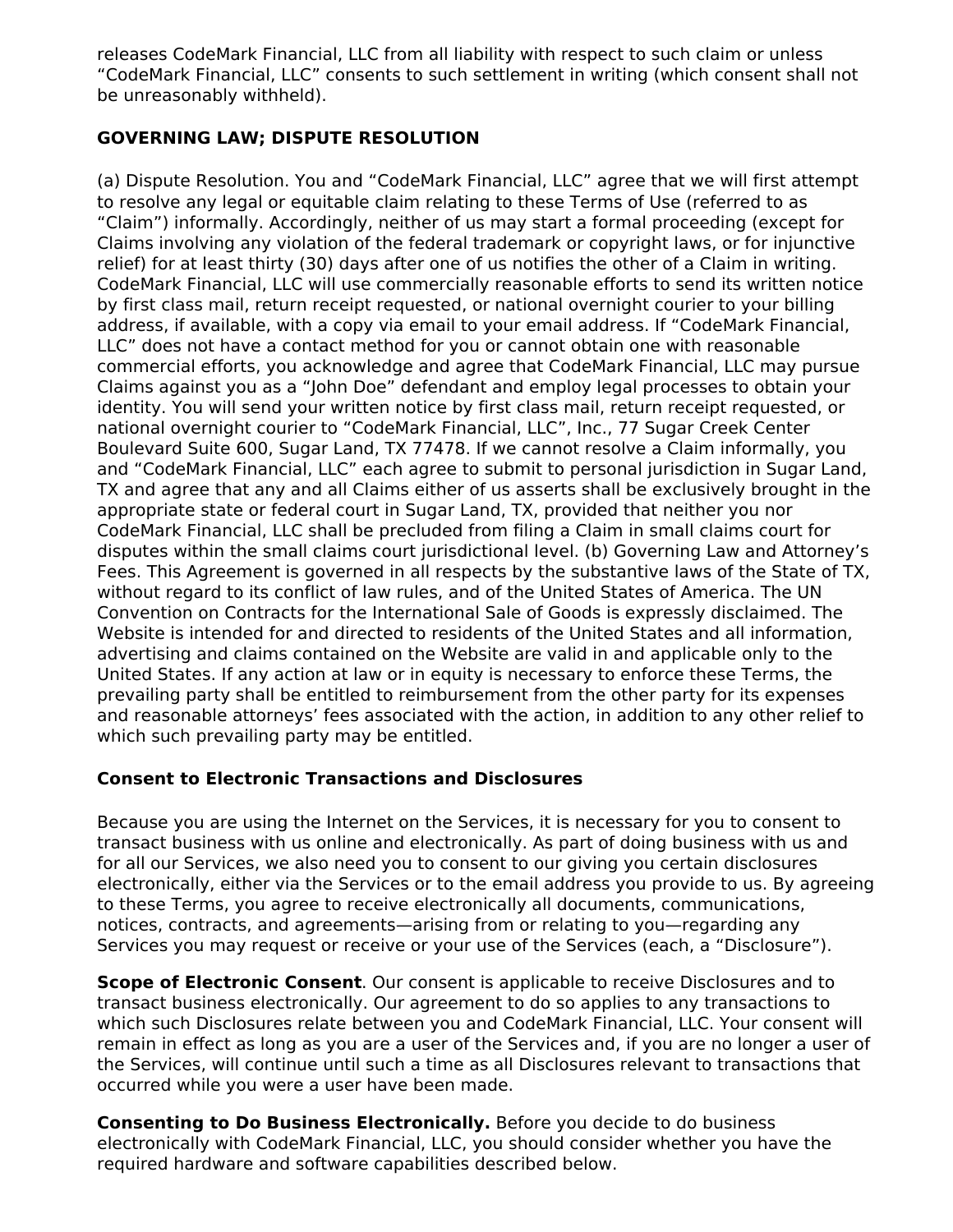**Hardware and Software Requirements.** To access and retain Disclosures electronically, you must satisfy the following computer hardware and software requirements: access to the Internet, an email account and related software capable of receiving email through the Internet, a web browser which is SSL-compliant and supports secure sessions (such as Microsoft Edge, mobile Safari, Firefox, Chrome, or the equivalent software), and hardware capable of running this software.

**Additional Mobile Technology Requirements.** If you are accessing our Services and the Disclosures electronically via a mobile device (such as a smart phone, tablet, and the like), in addition to the above requirements, you must make sure that you have software on your mobile device that allows you to print and save the Disclosures presented to you during the application process. These applications can be found for most mobile devices in the devices' respective "app store." If you do not have these capabilities on your mobile device, please access this through a device that provides these capabilities.

**Withdrawing Consent.** You may withdraw your consent to receive Disclosures electronically by contacting us at the address below. However, once you have withdrawn your consent you may not be able to access or use the Services. If you have a pending request on the Services or relating to the Services, we may terminate it and remove it from our system. If you have already received or used the Services, all previously agreed to terms and conditions will remain in effect, and we will send Disclosures to your verified business address provided during registration.

**How to Contact Us regarding Electronic Disclosures.** You can contact us via email at mark@codemarkfinancial.com or by calling 713-527-9999. You may also reach us in writing to us at the following address: "CodeMark Financial, LLC"., 77 Sugar Creek Center Boulevard Suite 600, Sugar Land, TX 77478, Attention: Customer Service.

Contact Information and License Disclosures

The Services are offered by CodeMark Financial, LLC and its affiliates, headquartered at 77 Sugar Creek Center Boulevard Suite 600, Sugar Land, TX 77478. You may contact CodeMark Financial, LLC by sending correspondence to that address or emailing mark@codemarkfinancial.com.

## **Notice to California Residents**

If you are a California resident, under California Civil Code Section 1789.3, you may contact the Complaint Assistance Unit of the Division of Consumer Services of the California Department of Consumer Affairs in writing at 1625 N. Market Blvd., Suite N 112, Sacramento, California 95834, or by telephone at (800) 952-5210 in order to resolve a complaint regarding the Services or to receive further information regarding use of the Services.

## **Notice to New York Residents**

In order to protect against identity theft, all of the data that customers provide will be transmitted securely to our server where we implement industry standard best practices in securing consumer data; such as using 256-bit encryption. We use a system provided by a third-party that is SOC2 Type II audited. The third-party provider maintains a SOC2 Type II Compliance posture, which includes management of software updates. The third-party provider implements security software patch updates on their platform as quickly as possible after notification of availability is received. SOC2 Type II Compliance ensures their systems are maintained at appropriate patch/system version levels through timely application of system updates. Notwithstanding the forgoing, you agree to release any third-party provider utilized by us from any liability, claims and demands resulting from any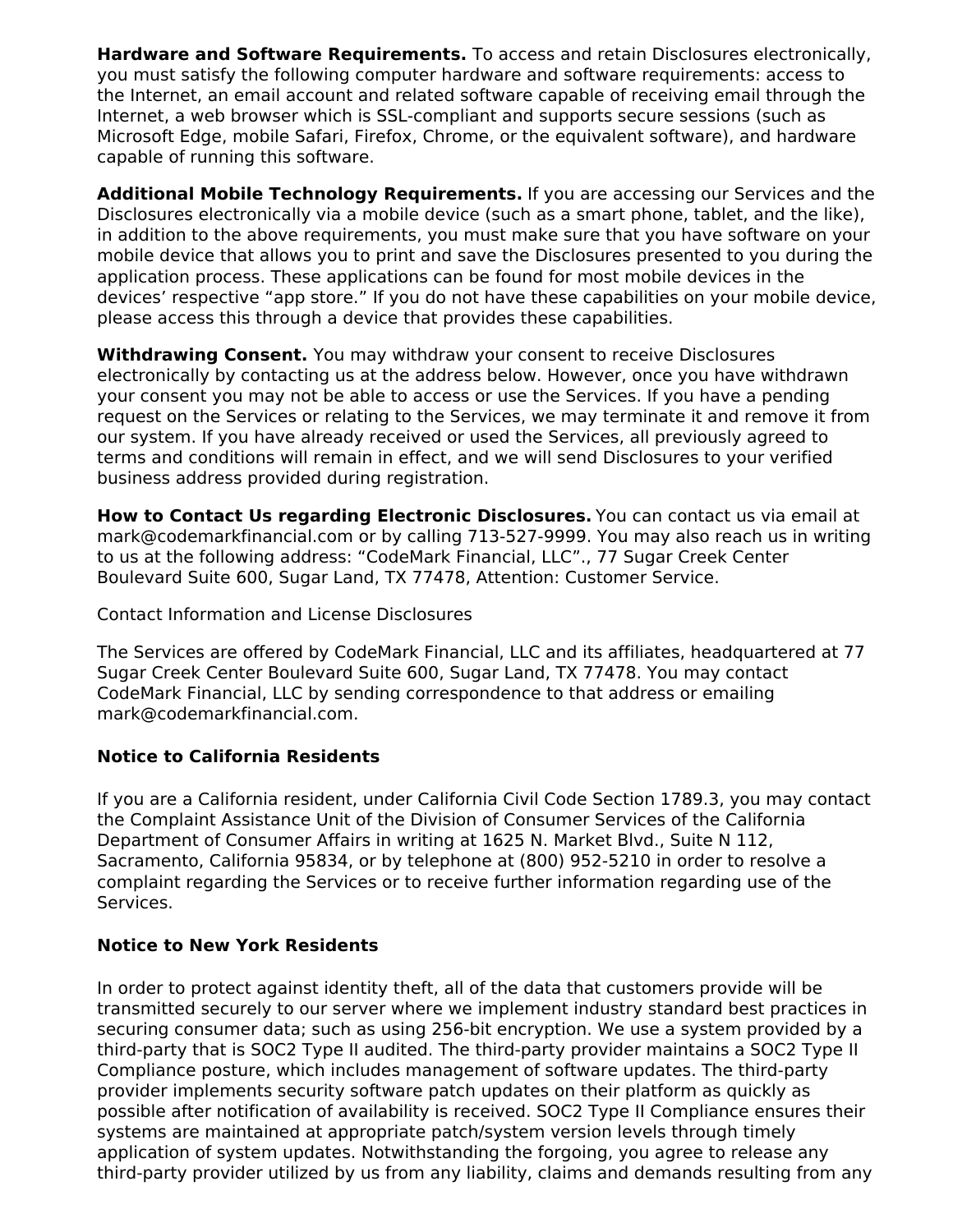lost and/or stolen data provided or otherwise transmitted to our server.

# **MISCELLANEOUS**

(a) Suggestions and Feedback. CodeMark Financial, LLC welcomes feedback or inquiries about our products. If you elect to provide any feedback or comments of any nature to CodeMark Financial, LLC, all of such feedback and comments shall be the sole and exclusive property of CodeMark Financial, LLC, and CodeMark Financial, LLC shall have the right to use such feedback in any manner and for any purpose in CodeMark Financial, LLC's discretion without remuneration, compensation or attribution to you, provided that CodeMark Financial, LLC is under no obligation to use such feedback. (b) Interpretation, Assignment and Entire Agreement. These Terms of Use, together with our Privacy Policy, form the complete and exclusive agreement between you and CodeMark Financial, LLC relating to the Website and they supersede all prior or contemporaneous proposals, oral or written, understandings, representations, conditions, warranties and all other communications between you and CodeMark Financial, LLC. These Terms of Use, and any rights and licenses granted hereunder, may not be transferred, or assigned by you, but may be assigned by CodeMark Financial, LLC without restriction. Subject to the CodeMark Financial, LLC's modification rights set above, no amendment of any provision of these Terms of Use shall be effective unless set forth in a writing signed by you and a representative of CodeMark Financial, LLC, and then only to the extent specifically set forth therein. These Terms of Use may not be explained or supplemented by any prior course of dealings or trade by custom or usage. No waiver by either party of any breach or default hereunder shall be deemed to be a waiver of any preceding or subsequent breach or default. If any provision of these Terms of Use shall be unlawful, void, or for any reason unenforceable, then that provision shall be deemed severable from these Terms of Use and shall not affect the validity and enforceability of any remaining provisions. (c) Contact Us. If you have any questions, comments, or concerns regarding these Terms of Use and/or the Website, please send an email to mark@codemarkfinancial.com. Please note that communications made through e-mail or the Website's messaging systems shall not be deemed to constitute legal notice to "CodeMark Financial, LLC" or any of its officers, employees, agents, or representatives. You may provide legal notice to "CodeMark Financial, LLC" in writing by first class mail, return receipt requested, or national overnight courier, at: Attn: Legal Department CodeMark Financial, LLC 77 Sugar Creek Center Boulevard Suite 600, Sugar Land, TX 77478

# **Online Privacy Policy**

Your privacy is extremely important to us. Protection of your personal or sensitive information and use of such data in a fair and trustworthy fashion comes with a degree of trust in manner that is key to the core values of CodeMark Financial, LLC. This policy applies to all information collected by or in use of CodeMark Financial, LLC.

CodeMark Financial, LLC understands that consumers furnish sensitive information during the mortgage application process as is considering to be within the course of business. The Company and Management are committed to treating such information responsibly and identify expectations surrounding the sourcing, storage, and retention of such personal and financial information.

CodeMark Financial, LLC is dedicated to take all the necessary steps to safeguard sensitive information that has been entrusted to us and lenders by their customers. This Online Privacy Policy explains how we collect, share, use, and protect information when you visit or use this online service.

As you review this Online Privacy Policy, here are a few general principles to keep in mind: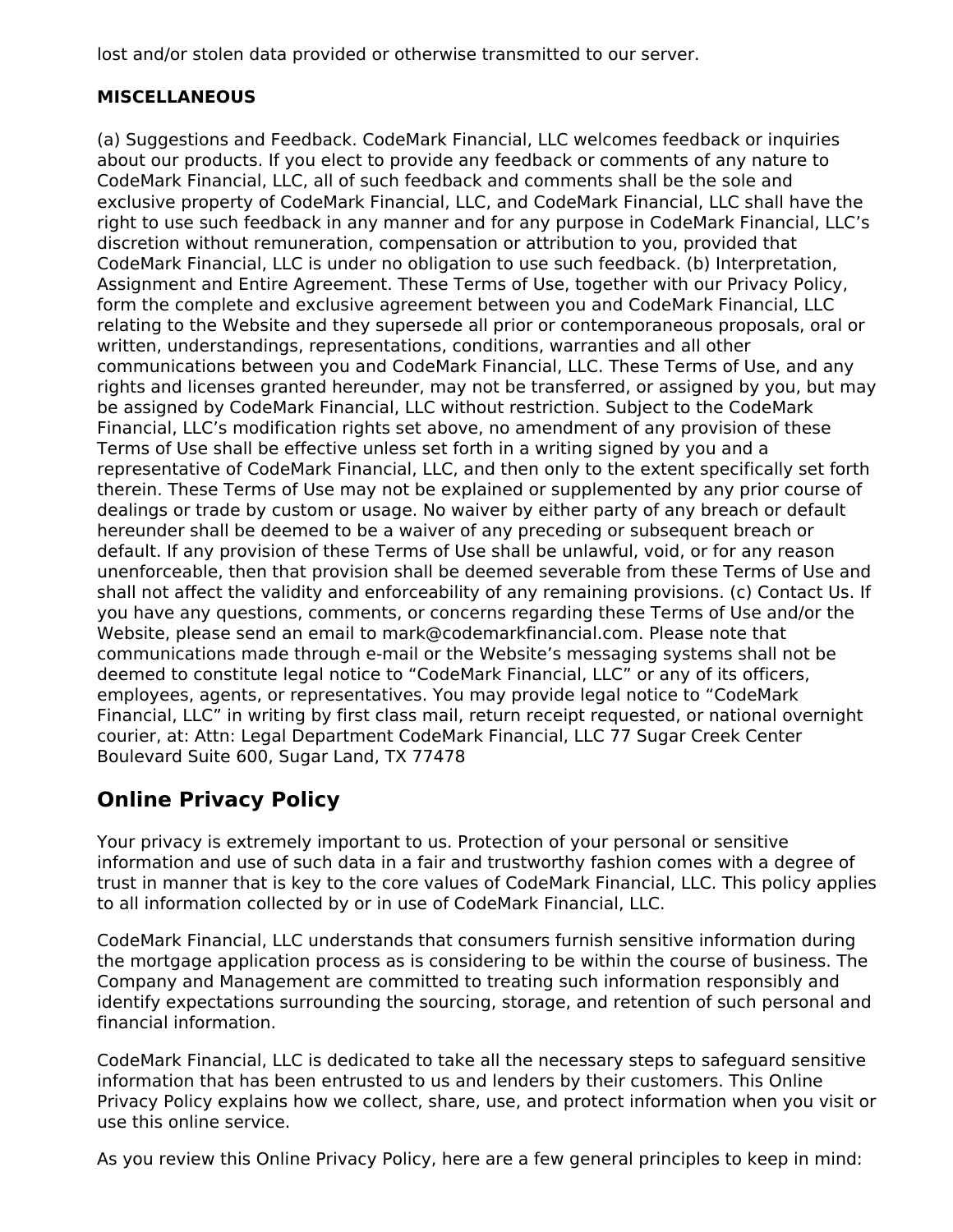- Our online services are intended for a U.S. audience. If you visit or use our online services, your information may be transferred or processed in the United States.
- Our online services are not intended for children under 13. We do not knowingly collect personal information from children under 13 without parental consent
- If you are a California resident, you may have rights under the California Consumer Privacy Act.

### **Gramm Leach Bliley Act**

Subtitle A of Title V of the Gramm Leach Bliley Act established specific guidelines regarding to disclose nonpublic personal information about a consumer to nonaffiliated third parties and requires a financial institution to disclose to all of its customers the institution's privacy policies and practices relating to information sharing with both affiliates and nonaffiliated third parties. Additionally, the Act requires that customers be provided an opportunity to opt-out of sharing his or her nonpublic personal information to nonaffiliated third parties subject to certain exceptions. CodeMark Financial, LLC has elected to not share any nonpublic personal information with nonaffiliated third parties other than as permitted by the exceptions delineated in the privacy rule.

### **Definitions**

Affiliate - any company that controls, is controlled by, or is under common control.

Personally, identifiable financial information - any information collected about a consumer in connection with providing a financial product or service to that consumer. This includes: information provided by the consumer during the application process (e.g., name, phone number, address, income); information resulting from the financial product or service transaction (e.g., payment history, loan or deposit balances, credit card purchases); information from other sources about the consumer obtained in connection with providing the financial product or service (e.g., information from a consumer reporting agency or from court records)

Publicly available information - any information CodeMark Financial, LLC reasonably believes is lawfully made available to the general public from federal, state, or local government records, widely distributed media, or disclosures to the general public that are required to be made by federal, state, or local law.

Nonaffiliated third party – means any person who is not an affiliate.

Nonpublic personal information - consists of personally identifiable financial information obtained or that is provided by a consumer that is not publicly available information. It includes any lists, descriptions, or other groupings of consumers (including publicly available information contained therein) that are derived using personally identifiable financial information that is not publicly available.

Recipient – receipt of nonpublic personal information from a nonaffiliated financial institution and to any nonaffiliated entity to which CodeMark Financial, LLC gives nonpublic personal information.

### **Right to Financial Privacy Act**

The Right to Financial Privacy Act established guidelines and procedures regarding how agencies of the federal government may obtain the financial records of certain customers. The Right to Financial Privacy Act covers requests for financial information regarding individuals and partnerships with five or fewer people. It does not govern record requests for corporations or partnerships with more than five people. The Right to Financial Privacy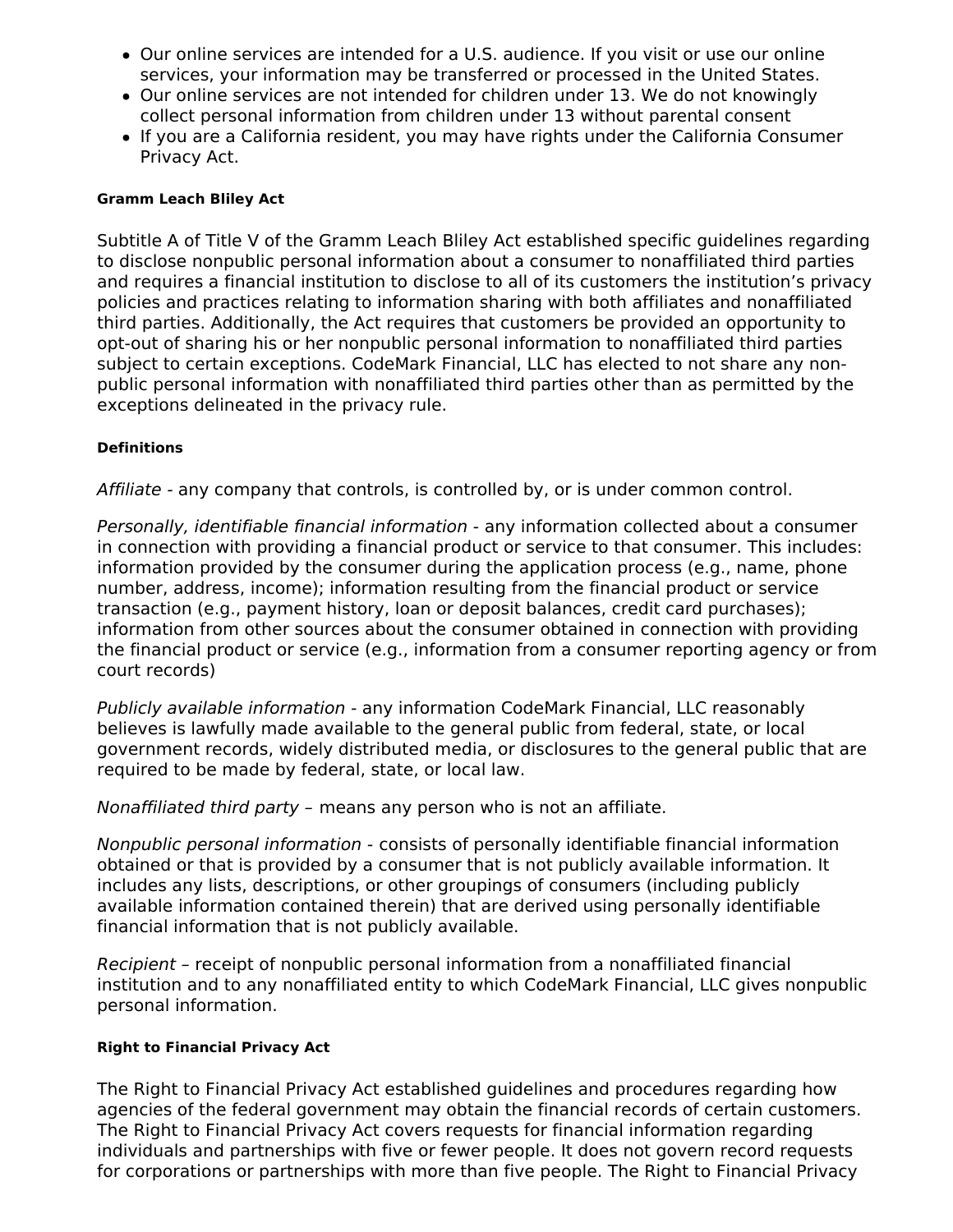Act only covers requests from a federal government authority. It does not apply to requests from the Internal Revenue Service or from state, local, or other non-federal agencies.

CodeMark Financial, LLC will not honor any request for information that does not comply with the requirements of the Right to Financial Privacy Act. Strict precautions will be taken to prevent the release of inappropriate information as allowed by the Right to Financial Privacy Act.

### **Information Collected**

#### **Personal Information**

Information related to any identified or identifiable individual person or party, such as employees, customers, contractors, partners or any other third party (including third parties' personnel). Examples of Personal Information are name, address, or credit card number. Other examples of Personal Information may include browsing history, loan applications, and requests for information about products and services, if they relate to an identified or identifiable individual. An identifiable person is one who can be identified, directly or indirectly, by reference to an identification number or to one or more factors specific to his identity. from many sources is collected.

In order to protect against identity theft, all of the data that customers provide will be transmitted securely to our server where we implement industry standard best practices in securing consumer data; such as using 256-bit encryption. We use a system provided by a third-party that is SOC2 Type II audited. The third-party provider maintains a SOC2 Type II Compliance posture, which includes management of software updates. The third-party provider implements security software patch updates on their platform as quickly as possible after notification of availability is received. SOC2 Type II Compliance ensures their systems are maintained at appropriate patch/system version levels through timely application of system updates. Notwithstanding the forgoing, you agree to release any third-party provider utilized by us from any liability, claims and demands resulting from any lost and/or stolen data provided or otherwise transmitted to our server.

#### **Sensitive Personal Information**

Is Personal Information that receives special legal protection under applicable law. Some examples in the US include social security numbers, credit card numbers, personal health information, credit reports and ratings, race, political affiliations, religious beliefs, personal health information, etc. Sensitive information may require heightened security protection or special individual consent.

#### **Usage and Other Information**

In addition to the personal information described above, we may collect certain information about your use of our online services. For example, we may capture the IP address of the device you use to connect to the online service, the type of operating system and browser you use, and information about the site you came from, the parts of our online service you access, and the site you visit next. We or our third-party partners may also use cookies, web beacons or other technologies to collect and store other information about your visit to, or use of, our online services. In addition, we may later associate the usage and other information we collect online with personal information about you.

# **Use of Information**

We use the information discussed above in a number of ways, such as: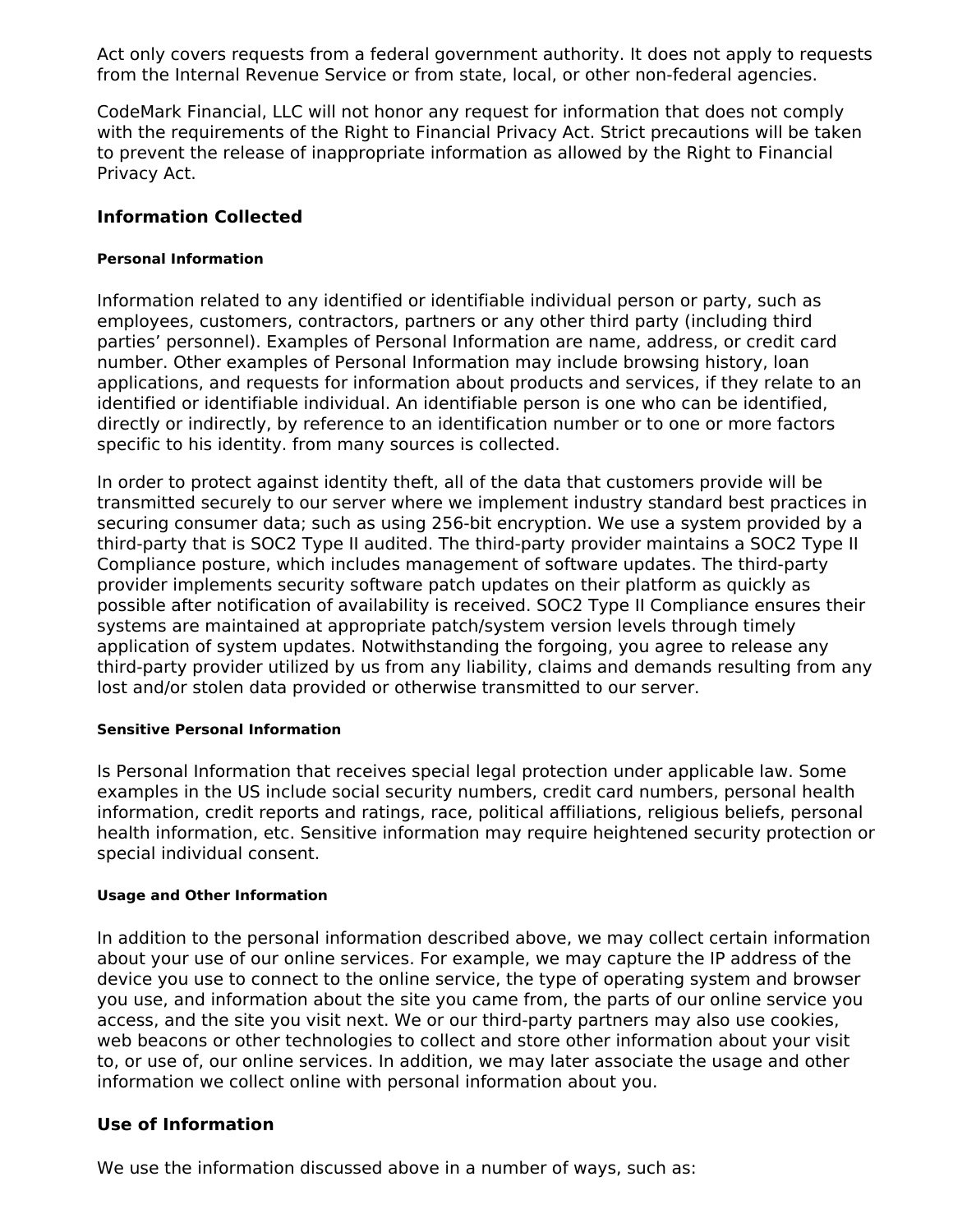- Processing applications and transactions;
- Verifying your identity (such as when you access your account information);
- Preventing fraud and enhancing the security of your account or our online services;
- Responding to your requests and communicating with you;
- Performing analytics concerning your use of our online services, including your responses to our emails and the pages you view;
- Complying with and enforcing applicable legal requirements, relevant industry standards, contractual obligations, and our policies; and
- For any other purposes that we may specifically disclose at the time you provide, or we collect your information.

We may also use data that we collect on an aggregate or anonymous basis (such that it does not identify any individual customers) for various business purposes, where permissible under applicable laws and regulations.

# **Information Disclosed**

We do not disclose nonpublic personal information except as permitted or required by law. Disclosure of personally identifiable information without consumer's refusal occurs in the following circumstances:

- To certain nonaffiliated third parties (under limited circumstances) to the extent permissible under law to service the lenders customer, report to credit bureaus, manage risk, and perform other financial services related activities.
- Disclosing information, we receive on a lenders customer loan application such as the assets, liabilities, income, and employment history for a lender using our system to determine whether a loan made to the customer is salable in the secondary market, for example.
- Information necessary to enforce legal or contractual rights, if applicable, or the right of any other person who is engaged in a transaction directly with our company and not the lender.
- To disclose information required in the ordinary course of business, such as in the settlement of claims or benefits or the confirmation of information to a lender's customer or the consumer's agent.
- To provide information to agencies, persons that are assessing our compliance with industry standards, and our attorneys, accountants, and auditors.
- To the extent permissible under the Right to Financial Privacy Act.
- To comply with federal, state, or local laws, rules, and other applicable legal requirements.

## **Understanding Cookies, Web Beacons and Other Tracking Technologies**

We, or our service providers, and other companies we work with may deploy and use cookies, web beacons, local shared objects and other tracking technologies for various purposes, such as fraud prevention and monitoring our advertising and marketing campaign performance. Some of these tracking tools may detect characteristics or settings of the specific device you use to access our online services.

- "Cookies" are small amounts of data a website can send to a visitor's web browser. They are often stored on the device you are using to help track your areas of interest. Cookies may also enable us or our service providers and other companies we work with to relate your use of our online services over time to customize your experience. Most web browsers allow you to adjust your browser settings to decline or delete cookies but doing so may degrade your experience with our online services.
- Clear GIFs, pixel tags or web beacons—which are typically one-pixel, transparent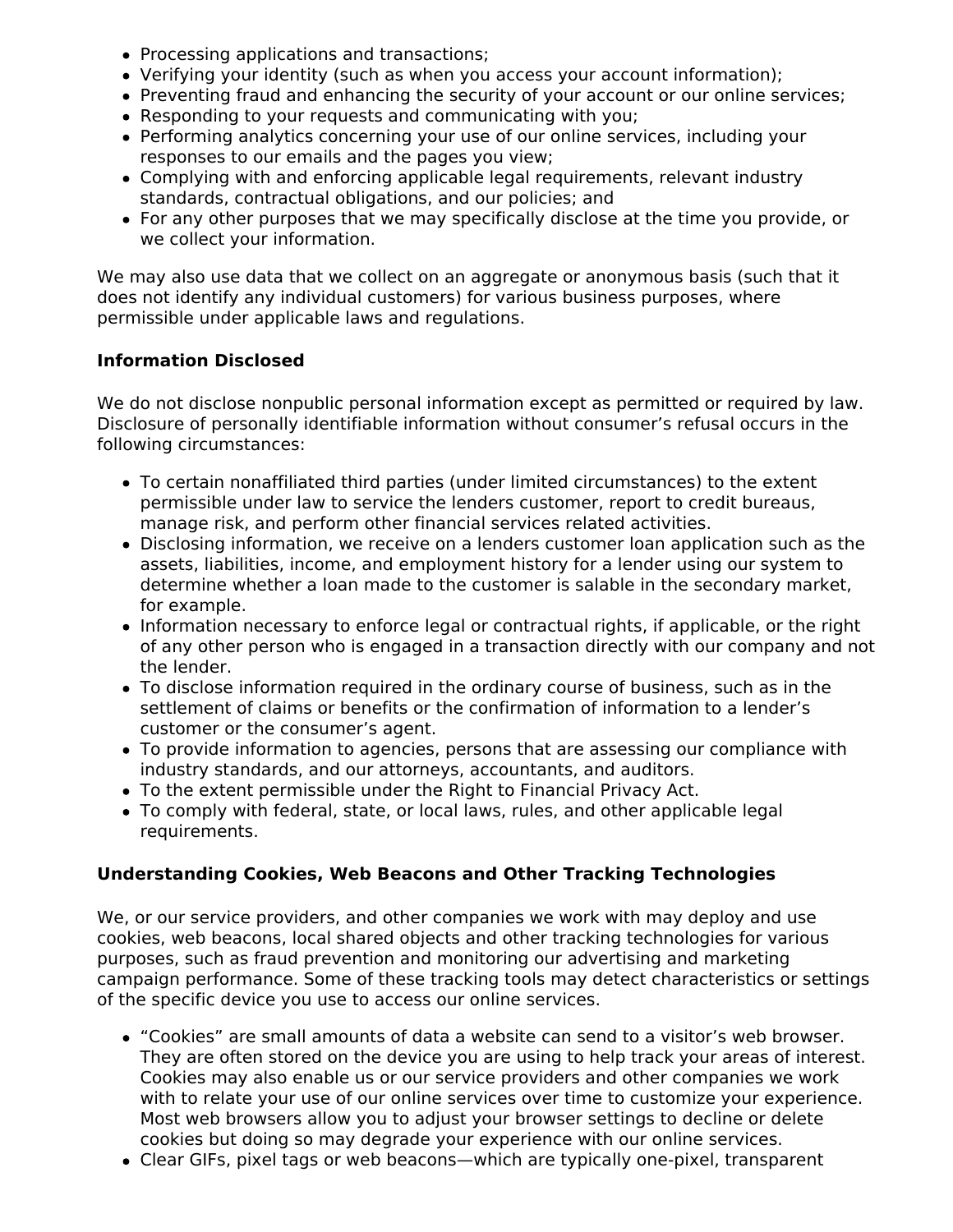images located on a webpage or in an email or other message—or similar technologies may be used on our sites and in some of our digital communications (such as email or other marketing messages). They may also be used when you are served advertisements, or you otherwise interact with advertisements outside of our online services. These are principally used to help recognize users, assess traffic patterns, and measure site or campaign engagement.

Local Shared Objects, sometimes referred to as "flash cookies" may be stored on your hard drive using a media player or other software installed on your device. Local Shared Objects are similar to cookies in terms of their operation but may not be managed in your browser in the same way. For more information on managing Local Shared Objects.

# **Safeguarding**

We protect consumer privacy by ensuring that only employees who have a business reason for knowing information have access to it. We have retained the services of a compliance officer as the financial privacy coordinator, who is consulted for maintaining internal procedures to ensure that our consumers' information is protected.

All employees have a copy of this policy and are trained at least annually regarding the importance of safeguarding information. Any employee who violates our privacy policy is subject to disciplinary action.

# **Additional Info. Collecting, Accessing, and Sharing PII**

Collecting or maintaining any sensitive PII electronically in our database, accessible remotely from AWS servers, adheres to best practices related to privacy impact assessments. Access to sensitive PII is based on having a "need to know" basis for the collection of the info., i.e., when the info. relates to our official duties of delivering software services to lenders licensing our platform to enable their customers to have the ability to submit loan applications and corresponding documentation. Access is limited to only sensitive PII needed to fulfill our services, and not to view or use sensitive PII for any purpose other than to fulfill this our required duties.

No documents and data are accessible to casual visitors, passersby, or other individuals within the office without a "need to know." There will never be an authorization to access, share, or display any info. deemed sensitive PII outside work hours or outside of corporate headquarters, and outside of the company administrative login site. In addition, unless specifically designated to conduct work related to the development and delivery of the platform services to our client, you will not have the ability to access sensitive PII unless given the specific authority and access to do so by a direct supervisor. You access will be monitored utilizing an audit trail of your login, and pages accessed while you are logged in.

## **Linking to Third-Party Websites**

CodeMark Financial, LLC may provide links to websites that are owned or operated by other companies ("third-party websites"). When you use a link online to visit a third-party website, you will be subject to that website's privacy and security practices, which may differ from ours. You should familiarize yourself with the privacy policy, terms of use and security practices of the linked third-party website before providing any information on that website.

## **Updating Your Information**

Keeping your account information up to date is very important. You may review or update